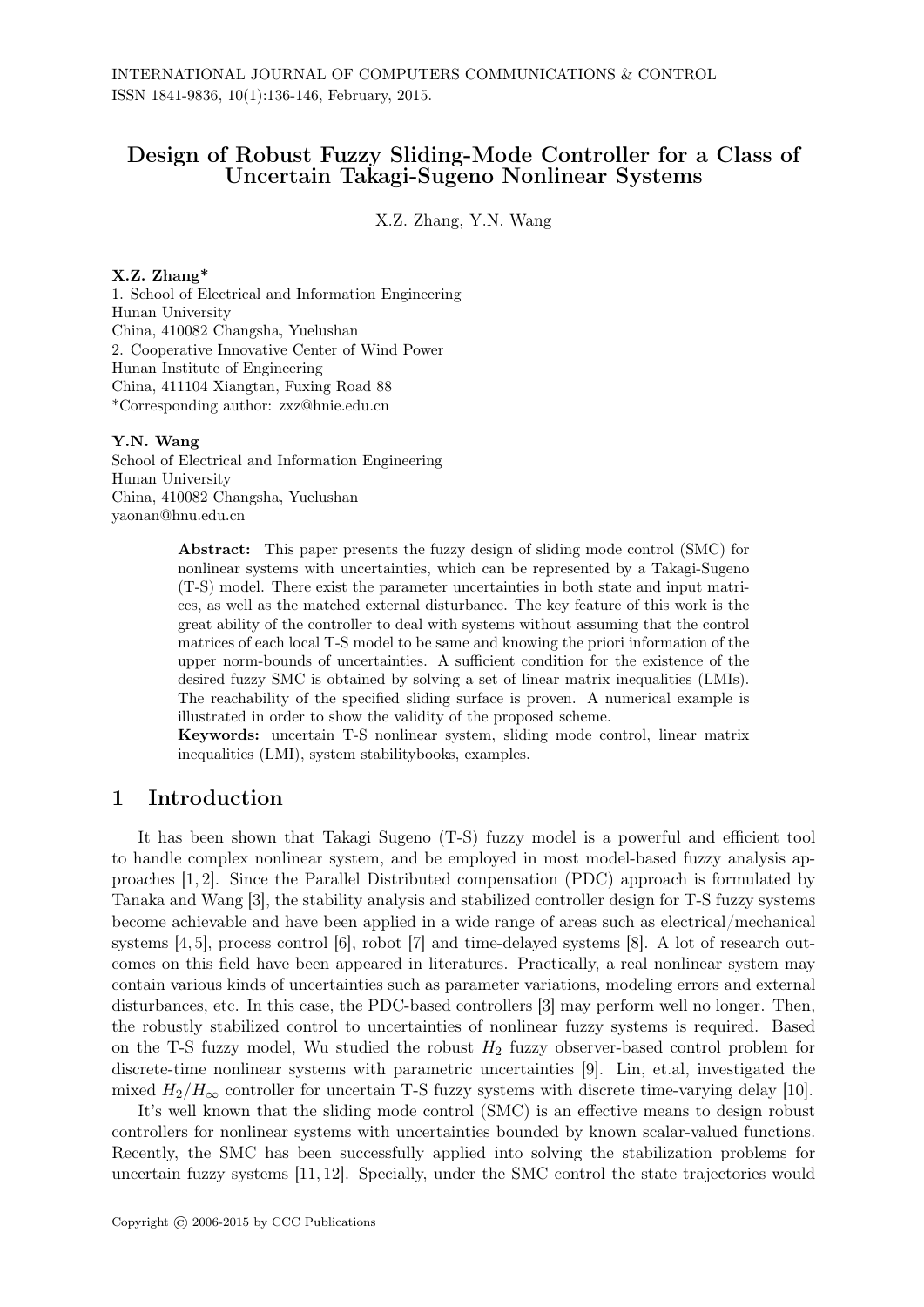enter into the pre-designed sliding-mode motion within finite time and after that keep staying on it; thus, the system dynamics is not sensitive to parameter variations and external disturbances any more [9, 13]. Basically, the feedback gains of the SMC control are often determined by the feasible solution of a set of Linear Matrix Inequalities (LMI). Choi presented a robust stabilization of uncertain fuzzy systems using SMC system approach [14]. Zhang and Wang proposed a mixed  $SMC-H_{\infty}$  controller for time-delay system with unmatched uncertainties [15].

Although many researchers have proposed a variety of T-S fuzzy SMC-based methods [4, 7– 10,14], by far there still two problems yet remained to be well-solved: (1) the suitable relaxation on the assumption that all the control matrices of the nominal sub-systems' models are identical; It is practically difficult to satisfy this assumption. In practice, this assumption is very strict and insufficient to model various uncertainties/nonlinearities in most of actual systems such as nonlinear stirred tank reactor, fourth-order cart-pole system, and active queue management in TCP networks and two-link robot manipulator; (2) the reasonable assumption that the system uncertainties/perturbations are unknown but norm-bounded. For the SMC-based methods, if uncertainties are known, it's easy to choose proper switching gains, which are bigger than the upper norm-bounds of uncertainties, to ensure the reachability of sliding-mode motion. Unfortunately, the information of the upper bound of uncertainties/perturbations may not easily be obtained in practice. Therefore, it's supposed to adopt parameter identification or adaptive control approach to estimate the bounds of uncertainties on-line [16].

Motivated by the above discussion, it is meaningful to design fuzzy variable structure controller in this paper such that the closed-loop system is asymptotically stable without (1) assuming the control matrices of each local linear model to be same; and (2) knowing the priori information of the upper norm-bounds of uncertainties. The existence condition of linear sliding surfaces and the asymptotical stability of the reduced-order equivalent sliding-mode dynamics are firstly derived by the LMI optimization technique. After the establishment of the local T-S model, the upper norm-bounds of uncertainties and modeling errors between the original and local systems are estimated. Then, the designed SMC controller composes of a state-feedback control term and an adaptive switching-feedback control term, which are achieved based on the Lyapunov function method. As a result, the aforementioned problems are well solved in the proposed scheme. Finally, a numerical example is illustrated in order to show the effectiveness of the proposed methods.

## 2 Problem formulation and preliminaries

As stated in Introduction, T-S fuzzy models can provide an effective representation of complex nonlinear systems in terms of fuzzy sets and fuzzy reasoning applied to a set of linear input output sub-models. Hence, in this work, a class of nonlinear systems is represented by a T-S model. As in [3], the T-S fuzzy system with uncertainties is described by fuzzy IF THEN rules, which locally represent linear input-output relations of nonlinear systems.

The *i*-th rule of the fuzzy model is formulated in the following equation:

Plant rule *i*: IF  $z_1$  is  $M_1^i$  and  $z_2$  is  $M_2^i \cdots$  and  $z_p$  is  $M_1^p$  $T_1^p$ , THEN

$$
\dot{\boldsymbol{x}}(t) = \boldsymbol{A}_i \boldsymbol{x}(t) + \boldsymbol{B}_i \boldsymbol{u}(t) \tag{1}
$$

where  $M_j^i$  is the fuzzy set,  $\mathbf{z}(t) = [z_1(t), z_2(t), \cdots, z_p(t)]^T$  is the premise variable vector, *r* is the number of rules of this T-S fuzzy model.  $x(t) \in \mathbb{R}^n$  is the state vector,  $u(t) \in \mathbb{R}^m$  is the control input vector.  $A_i$ ,  $B_i$  are known real constant matrices with appropriate dimensions.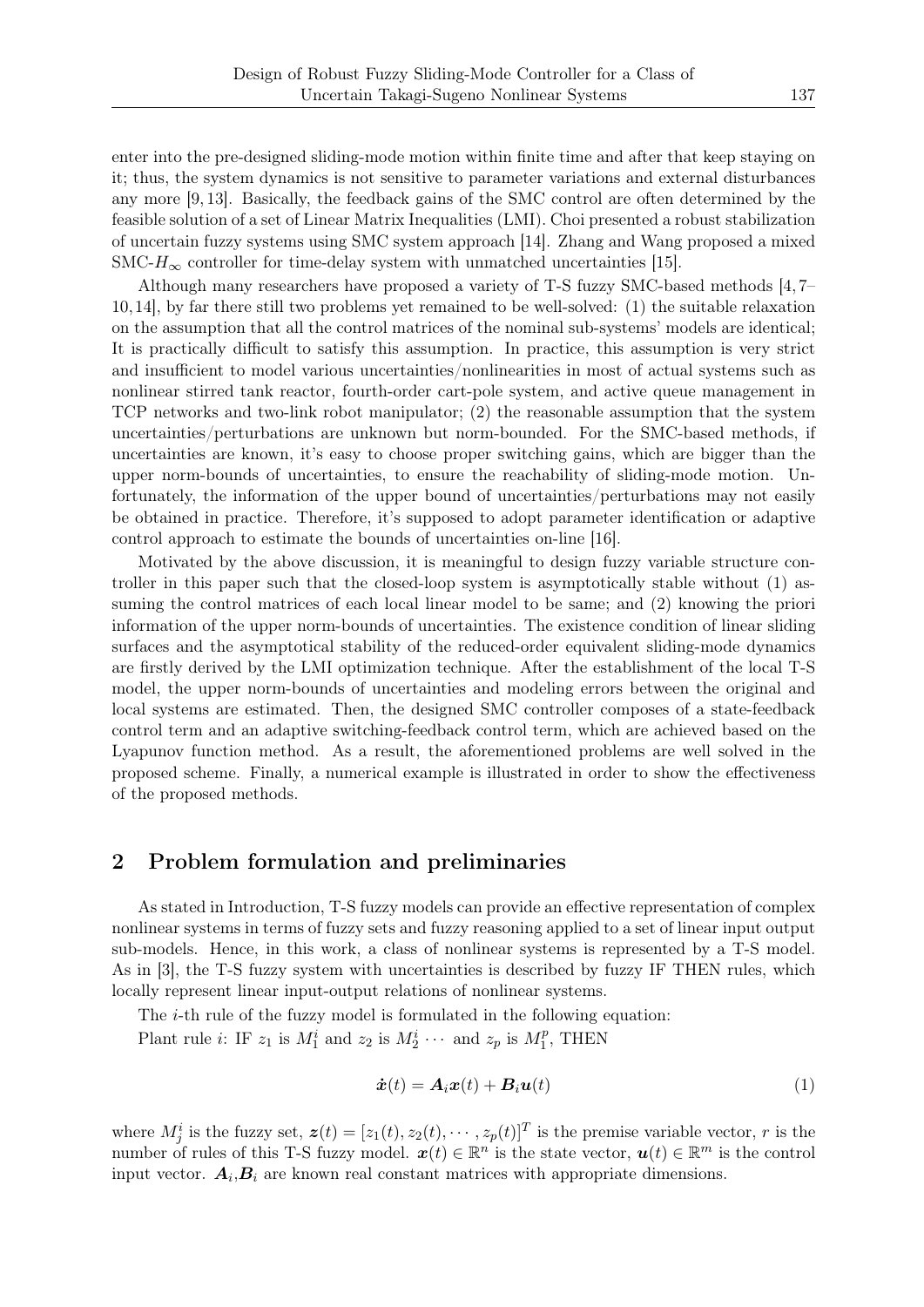The overall fuzzy model achieved by fuzzy blending of each plant rule is represented as follows:

$$
\dot{\boldsymbol{x}}(t) = \sum_{i=1}^{r} h_i(\boldsymbol{z}) [\boldsymbol{A}_i \boldsymbol{x}(t) + \boldsymbol{B}_i \boldsymbol{u}(t)] \tag{2}
$$

where  $h_i(\mathbf{z}(t)) = \frac{w_i(\mathbf{z}(t))}{\sum_{j=1}^r w_i(\mathbf{z}(t))}, w_i(\mathbf{z}(t)) = \prod_{j=1}^p M_j^i(\mathbf{z}(t)),$  in which  $M_j^i(\mathbf{z}(t))$  is the membership grade of  $z_j(t)$  in  $M_j^i$ . According to the theory of fuzzy sets, we have  $M_j^i(z(t)) \geq 0$ . Therefore, it implies that  $h_i(z(t)) \geq 0$  and  $\sum_{i=1}^r h_i(z(t)) = 1$ .

In practical applications, the system (2) usually exists the parameters variation and the external disturbances. After considering the perturbation, the global fuzzy model of system (2) can be rewritten as

$$
\dot{\boldsymbol{x}}(t) = \sum_{i=1}^{r} h_i(\boldsymbol{z}) [(\boldsymbol{A}_i + \Delta \boldsymbol{A}_i) \boldsymbol{x}(t) + (\boldsymbol{B}_i + \Delta \boldsymbol{B}_i) \boldsymbol{u}(t) + d_i(t, \boldsymbol{x}, \boldsymbol{u})]
$$
(3)

where  $\Delta A_i$ ,  $\Delta B_i$  are unknown time-varying matrices representing parameter uncertainties, and  $d_i(t, \mathbf{x}, \mathbf{u})$  denotes the external disturbance.

In this work, the control matrices doesn't satisfy  $B_1 = B_2 = ... = B_r$  and we define the weighted nominal matrix as  $B = \sum_{i=1}^{r} h_i(z)B_i$ . Moreover, it is required that *B* is a nonzero matrix with full-column (or full-row) rank. The uncertain matrices are assumed to be matched, i.e. there exist certain functions  $\mathbf{D}(t)$ ,  $\mathbf{E}(t)$  and  $\mathbf{F}(t)$  such that  $\Delta \mathbf{A}_i(t) = \mathbf{B}_i \mathbf{D}(t)$ .  $\Delta B_i(t) = B_i E(t)$  and  $d_i(t, x, u) = B_i F(t)$  hold. As a result, the system (3) can be rewritten as

$$
\dot{\boldsymbol{x}}(t) = \sum_{i=1}^{r} h_i(\boldsymbol{z}) \boldsymbol{A}_i \boldsymbol{x}(t) + \boldsymbol{B}[\boldsymbol{u}(t) + g(t, \boldsymbol{x}, \boldsymbol{u})] \tag{4}
$$

where the time-varying function  $q(t, x, u) = D(t)x(t) + E(t)u(t) + F(t)$ , then  $q(t, x, u)$  contains all the perturbation in system (3). Before proceeding, some assumptions and lemmas are given as following, which are useful for the development of our result.

(Assumption.1) The time-varying uncertainties  $g(t, x, u)$  is assumed to be norm-bounded, that is,  $||g|| \le \sum_{k=0}^{N-1} \gamma_k ||x(t)||^k$ , where  $\gamma_k$  is unknown coefficient and *N* is a positive integer.

Remark 1: Assumption 1 is a standard assumption in the study of variable structure control.

(Lemma.1 Choi [14]): Give any matrix *X*, *Y*, *Z* with appropriate dimensions, and  $Y > 0$ . Then we have  $-X^T Z - Z^T X \leq X^T Y X + Z^T Y^{-1} Z$ .

(Lemma.2 Schur's Complement [3]): Given the matrix inequality  $\begin{bmatrix} S_{11} & S_{12} \\ \alpha^T & \alpha^T \end{bmatrix}$  $\begin{bmatrix} S_{11} & S_{12} \ S_{12}^T & S_{22} \end{bmatrix}$ *<* 0, where

 $S_{11}$  and  $S_{22}$  are invertible symmetrical matrices, it's equal to each of the following inequalities: (i)  $S_{11} < 0$ ,  $S_{22} - S_{12}^T S_{11}^{-1} S_{12} < 0$ ; (ii)  $S_{22} < 0$ ,  $S_{11} - S_{12} S_{22}^{-1} S_{12}^T < 0$ .

### 3 Controller design

The objective of this work is to design an SMC law such that the desired control performance for the resulting closed-loop system is obtained despite of parameter uncertainties and unmatched external disturbance. In this section, an SMC law is synthesized such that the closed-loop systems are robustly asymptotically stable. It is also proven that the reachability of the specified switching (sliding) surface  $S(t) = 0$  can be ensured by the proposed SMC law. Thus, it is concluded that the synthesized SMC law can guarantee the state trajectories of uncertain system (4) to be driven onto the sliding surface, and asymptotically tend to zero along the specified sliding surface.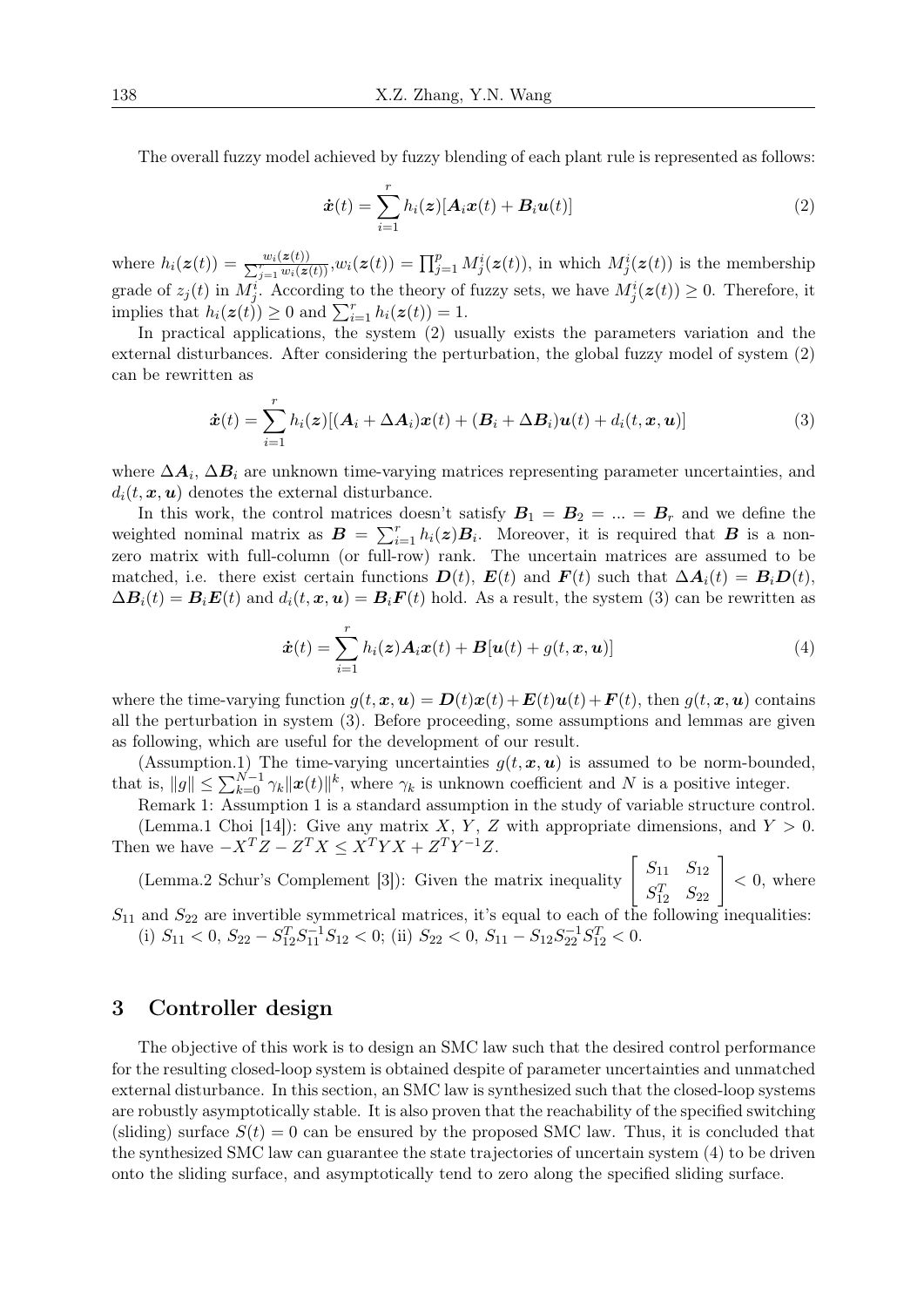### 3.1 Design of the sliding function and stability analysis of the sliding motion

Essentially, a VSC design is composed of two phases: hyper-plane design and controller design [9]. There are various methods for designing hyper-plane, however in this paper the switching surface is defined as

$$
S(t, x) = Cx(t) \tag{5}
$$

where  $C \in \mathbb{R}^{m \times n}$  is the designed coefficient. According to the previous works [2], for the system (2), there are two prerequisites to find the switching surface (5) that is

(P-1): The matrix  $CB$  is invertible for any  $h_i(z)$  satisfying  $h_i(z) \geq 0$  and  $\sum_{i=1}^{r} h_i(z) = 1$ .

(P-2): The reduced sliding-mode motion of the system dynamics restricted on the switching surface is asymptotically stable to all admissible uncertainties.

In this part, we analyze the dynamic performance of the system described by  $(4)$ , and derives some sufficient conditions for the asymptotically stability of the sliding dynamics via LMI method. The following theorem shows that system (4) with the switching surface as in (5) is asymptotically stable.

Theorem 1. *Consider the fuzzy uncertain systems (4) with Assumptions (1). The switching function is given by (5). If there is feasible solution Q such that the LMIs shown in (6) hold for*  $\forall i, j, k \in 1, ..., r$ , the proper sliding-mode coefficient *C* exists and  $C = (B^T Q^{-1} B)^{-1} B^T$ .

$$
\begin{bmatrix}\n\mathbf{A}_i \mathbf{Q} + \mathbf{Q} \mathbf{A}_i^T & \mathbf{Q} \mathbf{B}_j^T & \mathbf{A}_i^T \\
\mathbf{B}_j^T \mathbf{Q} & -\mathbf{B}_j^T \mathbf{B}_k & 0 \\
\mathbf{A}_i & 0 & -\mathbf{I}\n\end{bmatrix} < 0
$$
\n(6)

*where the invertible matrix*  $Q \in \mathbb{R}^{n \times n}$  *is decisive variable.* 

**Proof:** First, the existence of the coefficient *C* is proved. Since *Q* is designed to be invertible. the inequalities  $B^T B \neq 0$  and  $B^T Q^{-1} B \neq 0$  hold; thus, its easy to prove that the achieved matrix  $CB$  is invertible and  $(CB)^{-1} = (B^T B)^{-1} (B^T Q^{-1} B)$ . That is to say, if the coefficient is chosen as  $\mathbf{C} = (\mathbf{B}^T \mathbf{Q}^{-1} \mathbf{B}) \mathbf{B}^T$ , both the sliding surface and the equivalent control exist. With the chosen sliding surface, once the *n*-order system enters the *m*-order sliding surface  $S = \mathbf{C}\mathbf{x}(t)$ , the system dynamic of (4) is equivalent to the (*n−m*)-order sliding motion, and the system states will asymptotically converge to zero with proper switching gains. In the following, we will derive the equivalent control and the sliding mode as well as the stability analysis.

Now, the linear transformation *T* is carried on the states to separate the *m*-th sliding-mode states and the reduced  $(n - m)$ -order states

$$
\boldsymbol{T} = \begin{bmatrix} T_1 \\ T_2 \end{bmatrix} = \begin{bmatrix} (\boldsymbol{K}^T \boldsymbol{Q} \boldsymbol{K})^{-1} \boldsymbol{K}^T \boldsymbol{Q} \\ (\boldsymbol{B}^T \boldsymbol{Q}^{-1} \boldsymbol{B})^{-1} \boldsymbol{B}^T \end{bmatrix}
$$
\n(7)

where  $T_1 \in \mathbb{R}^{(n-m)\times n}$ ,  $T_2 \in \mathbb{R}^{m\times n}$  and  $\boldsymbol{K} \in \mathbb{R}^{n\times (n-m)}$  is an orthonormal basis for the null space of  $\mathbf{B}^T$  such that  $\mathbf{B}^T \mathbf{K} = 0$  and  $\mathbf{K}^T \mathbf{K} = \mathbf{I}$  satisfy. We have

$$
\boldsymbol{z} = \boldsymbol{T}\boldsymbol{x}(t) = \begin{bmatrix} z_1 \\ z_2 \end{bmatrix} \tag{8}
$$

In (8), it's obvious that  $z_2 = (B^T Q^{-1} B) B^T x(t) = C x(t)$  is the sliding-mode state and  $z_1$ is the reduced-order state. Its easy to obtain the inverse transformation  $T^{-1} = [K, Q^{-1}B]$ .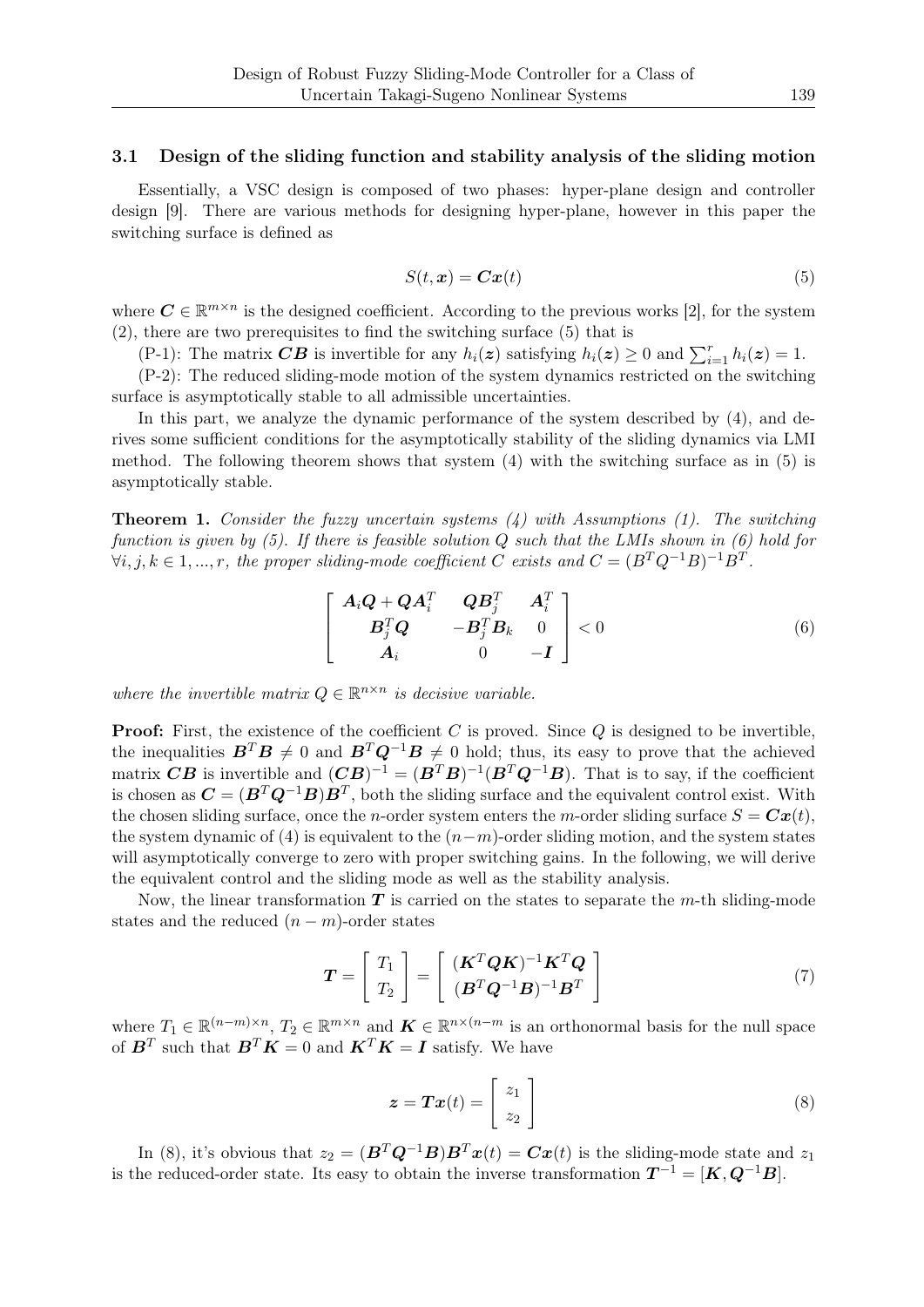By differentiating the above transformation, we can obtain

$$
\dot{z} = \boldsymbol{T}\boldsymbol{x}(t) = \sum_{i=1}^{r} h_i(\boldsymbol{z}) \begin{bmatrix} \boldsymbol{T}_1 \\ \boldsymbol{T}_2 \end{bmatrix} \boldsymbol{A}_i \begin{bmatrix} \boldsymbol{K} & \boldsymbol{Q}^{-1}\boldsymbol{B} \end{bmatrix} \boldsymbol{T}\boldsymbol{x}(t) + \begin{bmatrix} \boldsymbol{T}_1 \\ \boldsymbol{T}_2 \end{bmatrix} \boldsymbol{B}[\boldsymbol{u} + g(t, \boldsymbol{x}, \boldsymbol{u})] \n= \sum_{i=1}^{r} h_i(\boldsymbol{z}) \begin{bmatrix} \boldsymbol{T}_1 \boldsymbol{A}_i \boldsymbol{K} & \boldsymbol{T}_1 \boldsymbol{A}_i \boldsymbol{Q}^{-1} \boldsymbol{B} \\ \boldsymbol{T}_2 \boldsymbol{A}_i \boldsymbol{K} & \boldsymbol{T}_2 \boldsymbol{A}_i \boldsymbol{Q}^{-1} \boldsymbol{B} \end{bmatrix} \begin{bmatrix} z_1 \\ z_2 \end{bmatrix} + \begin{bmatrix} \boldsymbol{T}_1 \boldsymbol{B} \\ \boldsymbol{T}_2 \boldsymbol{B} \end{bmatrix} [\boldsymbol{u} + g(t, \boldsymbol{x}, \boldsymbol{u})] \tag{9}
$$

In (9), it's not difficult to verify that  $T_1B = (KQ^{-1}K)K^TB = 0$  and  $T_2B = CB$ . According to the sliding mode theory, let  $\dot{S} = S = \dot{z}_2 = 0$ , we have

$$
\dot{z}_2 = \sum_{i=1}^r h_i(\boldsymbol{z}) (\boldsymbol{T}_2 \boldsymbol{A}_i \boldsymbol{K} z_1 + \boldsymbol{T}_2 \boldsymbol{A}_i \boldsymbol{Q}^{-1} \boldsymbol{B} z_2) + \boldsymbol{T}_2 \boldsymbol{B} [\boldsymbol{u} + g(t, \boldsymbol{x}, \boldsymbol{u})]
$$
  
= 
$$
\sum_{i=1}^r h_i \boldsymbol{C} \boldsymbol{A}_i \boldsymbol{x}(t) + \boldsymbol{T}_2 \boldsymbol{B} [g(t, \boldsymbol{x}, \boldsymbol{u})]
$$
(10)

From (16), the following equivalent control can be derived

$$
\boldsymbol{u}_{eq}(t) = -g(t, \boldsymbol{x}, \boldsymbol{u}) - \sum_{i=1}^{r} h_i((z)(t)) (\boldsymbol{C}\boldsymbol{B})^{-1} \boldsymbol{C} \boldsymbol{A}_i \boldsymbol{x}(t)
$$
(11)

Substitute  $u_{eq}(t)$  in (11) into (10), the reduced-order sliding motion in the switching surface can be obtained as

$$
\dot{z}_1 = \sum_{i=1}^r h_i(\mathbf{z}(t)) (\mathbf{K}^T \mathbf{Q} \mathbf{K})^{-1} \mathbf{K}^T [\mathbf{I} - \mathbf{B} (\mathbf{C} \mathbf{B}^{-1} \mathbf{C})] \mathbf{A}_i \mathbf{K} z_1
$$
(12)

To analyze the stability of the sliding-mode dynamics (8), we consider the fuzzy uncertain system (4) with LMIs in (6) and choose the Lyapunov functional candidate  $V_1 = z_1^T P z_1$ , where  $P = K^T Q K$  is a positive matrix.

By differentiating the function  $V_1$ , we obtain the differential along the trajectories as

$$
\dot{V}_1 = z_1^T P \dot{z}_1 + \dot{z}_1^T P z_1 \n= \sum_{i=1}^r h_i(z) \left[ z_1^T P T_1 (I - B(CB)^{-1} C A_i) K z_1 + z_1^T K^T A_i^T (I - B(CB)^{-1} C)^T T_1^T P^T z_1 \right] \n= \sum_{i=1}^r h_i(z) \left[ z_1^T K^T Q (I - B(CB)^{-1} C) A_i K z_1 + (*) \right] \n= \sum_{i=1}^r h_i(z) \left[ w^T(t) Q (I - B(CB)^{-1} C) A_i K w(t) + (*) \right] \n= \sum_{i=1}^r h_i(z) w^T(t) \left\{ \left[ Q A_i + (*) \right] - \left[ Q B(CB)^{-1} C A_i + (*) \right] \right\} w(t)
$$
\n(13)

where the defined new state vector  $w(t) = Kz_1 \in \mathbb{R}^{n \times 1}$ .

By now, the stability of the states  $x(t)$  in the switching surface is equivalent to the stability of the news states  $w(t)$ . Noticing that  $B(CB)^{-1}C = B(B^TB)^{-1}B^T$ , it is easy to have  $\dot{V}_1 < 0$ if the following inequality holds

$$
[\boldsymbol{Q}\boldsymbol{A}_i + (*)] - \boldsymbol{Q}\boldsymbol{B}(\boldsymbol{B}^T\boldsymbol{B})^{-1}\boldsymbol{B}^T\boldsymbol{A}_i - \boldsymbol{A}_i^T\boldsymbol{B}(\boldsymbol{B}^T\boldsymbol{B})^{-1}\boldsymbol{B}^T\boldsymbol{Q} \le 0 \qquad (14)
$$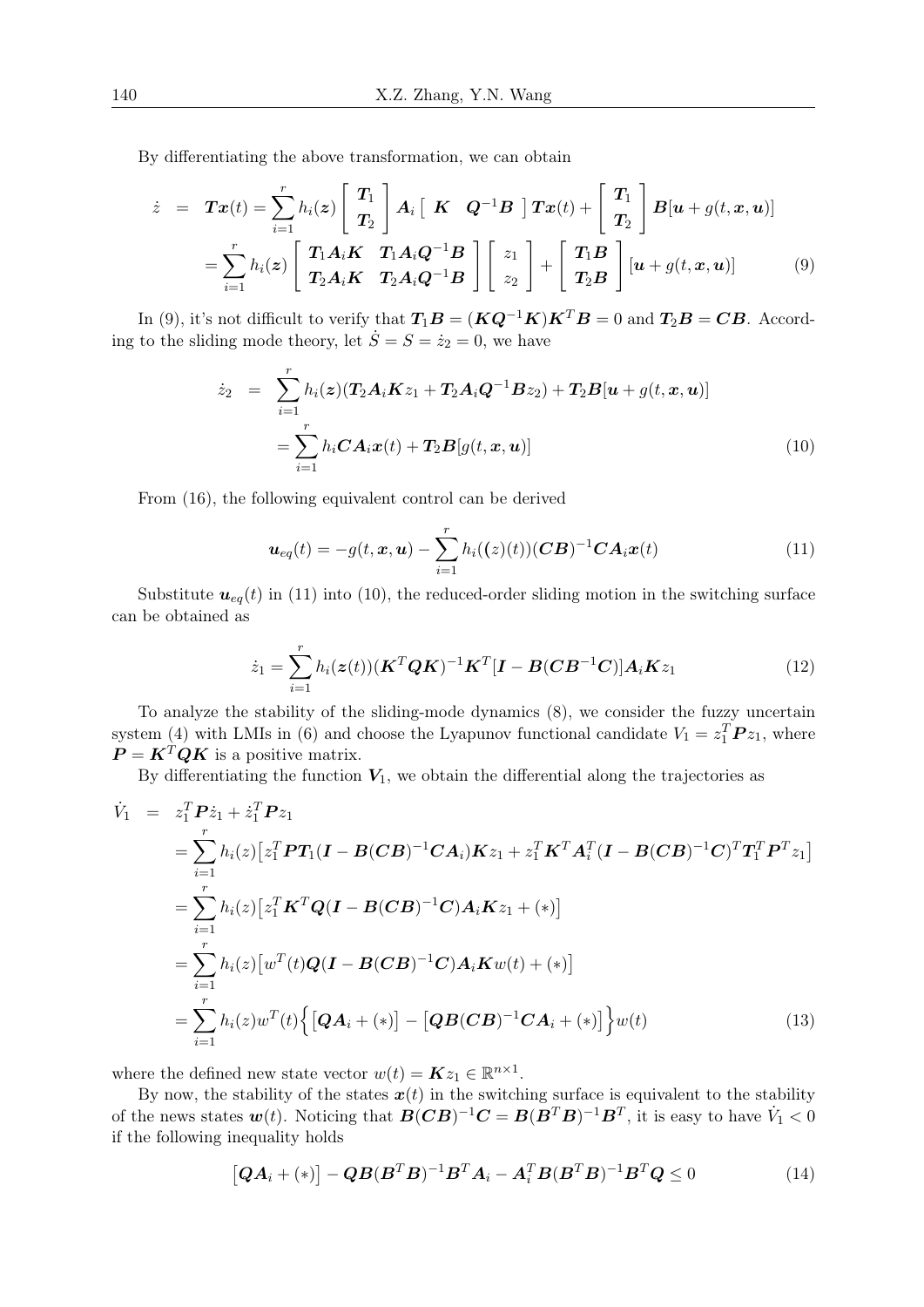According to Lemma 2, let  $\mathbf{X} = \mathbf{Q}\mathbf{B}(\mathbf{B}^T\mathbf{B})^{-1}\mathbf{B}^T$ ,  $\mathbf{Z} = \mathbf{A}_i$  and  $\mathbf{Y} = \mathbf{I} > 0$ , the inequality in (21) implies that

$$
[\boldsymbol{Q}\boldsymbol{A}_i + (*)] + \boldsymbol{Q}\boldsymbol{B}(\boldsymbol{B}^T\boldsymbol{B})^{-1}\boldsymbol{B}^T + \boldsymbol{A}_i^T\boldsymbol{A}_i \le 0 \qquad (15)
$$

According to the inequalities (14), (15), we have

$$
[\boldsymbol{Q}\boldsymbol{A}_i + (*)] - [\boldsymbol{Q}\boldsymbol{B}(\boldsymbol{B}^T\boldsymbol{B})^{-1}\boldsymbol{B}^T\boldsymbol{A}_i + \boldsymbol{A}_i^T\boldsymbol{B}^T(\boldsymbol{B}^T\boldsymbol{B})^{-1}\boldsymbol{B}^T\boldsymbol{Q}] \le 0 \qquad (16)
$$

By using Schur's complement formula and noticing that  $B^T B \geq 0$ , we can rewrite the above inequality as

$$
\begin{bmatrix}\nA_i \mathbf{Q} + \mathbf{Q} \mathbf{A}_i^T & \mathbf{Q} \mathbf{B} & \mathbf{A}_i^T \\
\mathbf{B}^T \mathbf{Q} & -\mathbf{B}^T \mathbf{B} & 0 \\
\mathbf{A}_i & 0 & -\mathbf{I}\n\end{bmatrix} < 0
$$
\n(17)

From (17) and noticing the definition of the matrix  $\boldsymbol{B}$  and  $\boldsymbol{B}^T \boldsymbol{B} = \sum_{j=1}^r \sum_{k=1}^r h_j(z) h_k(z) \boldsymbol{B}_j^T \boldsymbol{B}_k$ , we can deduce the following inequality

$$
\dot{V}_1 = \sum_{i=1}^r \sum_{j=1}^r \sum_{k=1}^r h_i(z) h_j(z) h_k(z) w^T(t) \begin{bmatrix} \mathbf{A}_i \mathbf{Q} + \mathbf{Q} \mathbf{A}_i^T & \mathbf{Q} \mathbf{B}_j^T & \mathbf{A}_i^T \\ \mathbf{B}_j^T \mathbf{Q} & -\mathbf{B}_j^T \mathbf{B}_k & 0 \\ \mathbf{A}_i & 0 & -\mathbf{I} \end{bmatrix} w(t) \le 0 \quad (18)
$$

and this leads to for  $\forall i, j, k \in 1, ..., r$ 

$$
\begin{bmatrix}\n\mathbf{A}_i \mathbf{Q} + \mathbf{Q} \mathbf{A}_i^T & \mathbf{Q} \mathbf{B}_j^T & \mathbf{A}_i^T \\
\mathbf{B}_j^T \mathbf{Q} & -\mathbf{B}_j^T \mathbf{B}_k & 0 \\
\mathbf{A}_i & 0 & -\mathbf{I}\n\end{bmatrix} w(t) \le 0
$$
\n(19)

This means that the sliding surface (5) and the equivalent control (11) for the fuzzy system (4) with Assumption 1 exist and the sliding motion is asymptotically stable.  $\Box$ 

### 3.2 Design of controller and adaptive laws

As the last step of design procedure, we will further design the VSC controller ensures the reachability of the specified switching surface. The adaptive VSC controller is represented in a set of fuzzy rules as following

Controller rule *i*: IF  $z_1$  is  $M_1^i$  and  $z_2$  is  $M_2^i \cdots$  and  $z_p$  is  $M_p^i$ , THEN

$$
\boldsymbol{u}(t) = -(\boldsymbol{C}\boldsymbol{B})^{-1} \big[\boldsymbol{C}\boldsymbol{A}_i \boldsymbol{x}(t) + \|N(t)\| \|\dot{\boldsymbol{h}}_{\alpha}\| \|\boldsymbol{x}(t)\| \boldsymbol{s} \boldsymbol{g} \boldsymbol{n}(\boldsymbol{S}) + \|\boldsymbol{C}\boldsymbol{B}\| (\hat{\rho}_0 + \hat{\rho}_1 \|\boldsymbol{x}(t)\|) \boldsymbol{s} \boldsymbol{g} \boldsymbol{n}(\boldsymbol{S}) + \varepsilon \boldsymbol{s} \boldsymbol{g} \boldsymbol{n}(\boldsymbol{S}) \big] \tag{20}
$$

The global fuzzy VSC and the adaptation laws are designed as

$$
\boldsymbol{u}(t) = -\sum_{i=1}^{r} h_i(z) (\boldsymbol{C}\boldsymbol{B})^{-1} [\boldsymbol{C}\boldsymbol{A}_i \boldsymbol{x}(t) + \hat{\varphi}(t, \boldsymbol{x}) sgn(\boldsymbol{S})] \qquad (21)
$$

with the following adaptive laws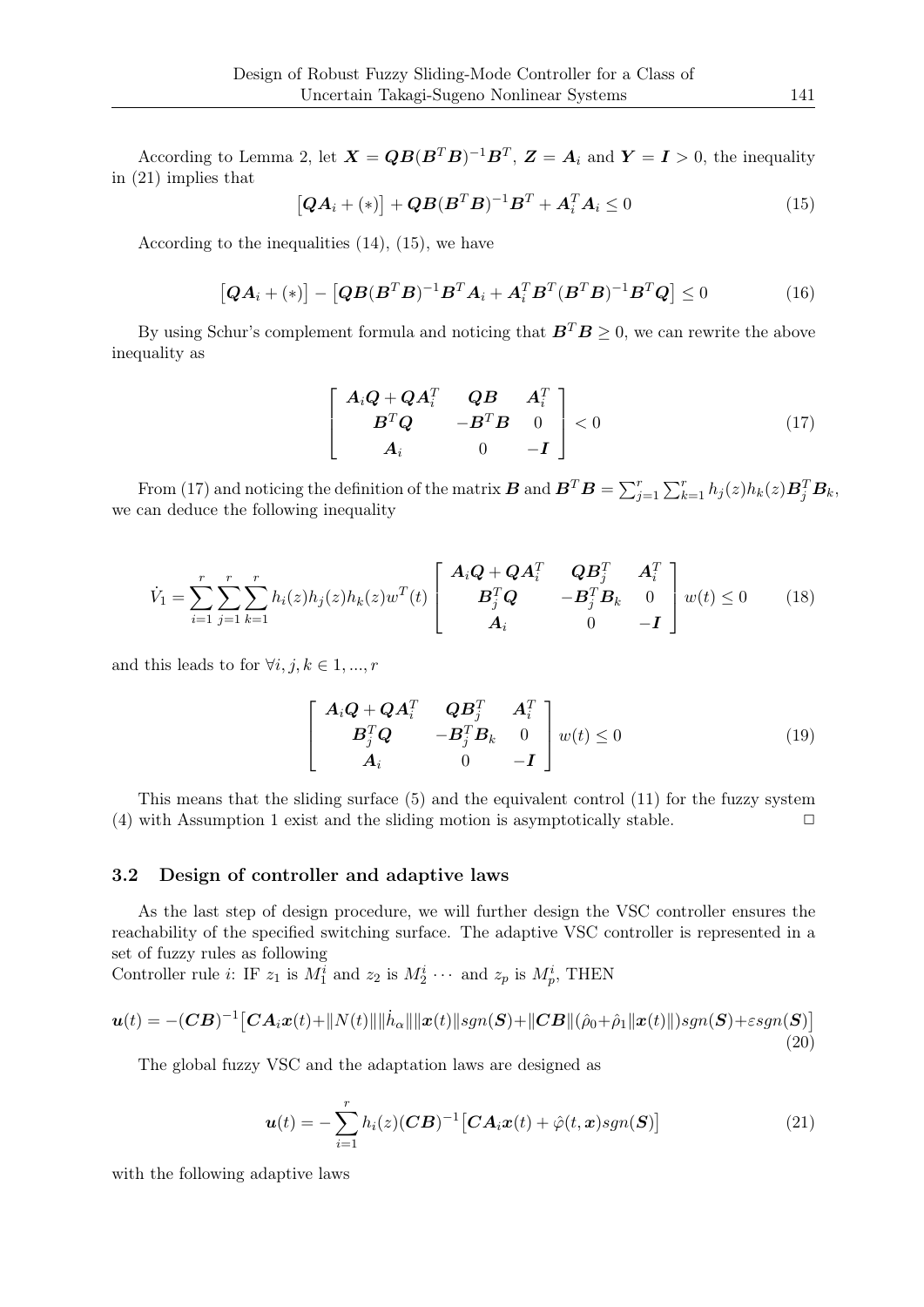$$
\begin{cases}\n\hat{\varphi}(t,\mathbf{x}) = \|N(t)\| \|\dot{h}_{\alpha}\| \|\mathbf{x}(t)\| + \sum_{k=0}^{1} \hat{\rho}_{k} \|CB\| \|\mathbf{x}(t)\|^{k} + \varepsilon \\
\dot{\rho}_{0} = \gamma_{0} \|S^{T}(t)\| \|\sum_{i=1}^{r} h_{i}(z) CB_{i}\| \\
\dot{\rho}_{1} = \gamma_{1} \|S^{T}(t)\| \|\sum_{i=1}^{r} h_{i}(z) CB_{i}\| \|\mathbf{x}(t)\|\n\end{cases}
$$
\n(22)

where the adaptation rates  $\gamma_i > 0$ , the constant  $\varepsilon > 0$ , and the functions  $N(t)$ ,  $h_\alpha$  will be defined in the following theorem, which gives the stability analysis when the controller (30) is enforced on the system (4) and the reachability of the specified sliding surface  $S(t) = 0$  can be obtained.

Theorem 2. *For the uncertain fuzzy systems (4) with the switching function (5), Q is the feasible solution of LMIs (6). Then it can be shown that the state trajectories of the system (4) will be driven onto the switching surface*  $S(t) = 0$  *and asymptotically converge to zero by the adaptive SMC law in (20),(21) and (22).*

Proof: For purpose of design integrity, a simple stability analysis based on Lyapunov direct method is carried out. Define the Lyapunov function candidate

$$
V_2(t) = \frac{1}{2} \mathbf{S}^T \mathbf{S} + \sum_{k=0}^{1} \frac{1}{2\gamma_k} \tilde{\rho}_k^2 \ge 0
$$
\n(23)

where the estimation error  $\tilde{\rho}_k = \hat{\rho}_k - \rho_k$ .

By differentiating the switching surface  $S(t)$ , we have

$$
\dot{\mathbf{S}}(t) = \mathbf{C}(t)\dot{\mathbf{x}}(t) + \dot{\mathbf{C}}(t)\mathbf{x}(t)
$$
\n(24)

In (24), by following from Lemma 1 we have

$$
\dot{\boldsymbol{C}}(t) = \frac{d}{dt} (h_{\alpha}^T \boldsymbol{P} h_{\alpha})^{-1} \boldsymbol{B}_{\alpha} h_{\alpha} = N(t) \dot{h_{\alpha}}(t)
$$
\n(25)

where  $h_{\alpha}(t) = [h_1, ..., h_r], B_{\alpha}(t) = [B_1, ..., B_r]^T, P = B_{\alpha}Q^{-1}B_{\alpha}^T, N(t) = [-(h_{\alpha}^T P h_{\alpha})^{-1}h_{\alpha}^T (P +$  $\bm{P}^T) (h_\alpha^T \bm{P} h_\alpha)^{-1} \bm{B}_\alpha h_\alpha + (h_\alpha^T \bm{P} h_\alpha)^{-1} \bm{B}_\alpha]$ 

Then, it follows from (4) that we have

$$
\dot{\boldsymbol{S}}(t)\boldsymbol{S}(t) = \boldsymbol{C}(t)\dot{\boldsymbol{x}}(t)\boldsymbol{C}(t)\boldsymbol{x}(t) + N(t)\dot{h}_{\alpha}(t)\boldsymbol{x}(t)\boldsymbol{C}(t)\boldsymbol{x}(t) \tag{26}
$$

By substituting the controller  $(21)$  into  $(26)$ , we have

$$
\mathbf{S}^{T}(t)\dot{\mathbf{S}}(t) = \mathbf{S}^{T}(t)\left[\sum_{i=1}^{r} h_{i}(z)\mathbf{C}\mathbf{A}_{i}\mathbf{x}(t) + \mathbf{C}\mathbf{B}\mathbf{u}(t) + N(t)\dot{h}_{\alpha}(t)\mathbf{x}(t) + \sum_{i=1}^{r} h_{i}(z)\mathbf{C}\mathbf{B}_{i}g(t,\mathbf{x},\mathbf{u})\right]
$$
\n
$$
= \mathbf{S}^{T}(t)\left[N(t)\dot{h}_{\alpha}(t)\mathbf{x}(t) + \mathbf{C}\mathbf{B}g(t,\mathbf{x},\mathbf{u}) - \hat{\varphi}(t,\mathbf{x})sgn(\mathbf{S}(t))\right]
$$
\n
$$
\leq ||\mathbf{S}^{T}(t)|| ||N(t)|| ||\dot{h}_{\alpha}|| ||\mathbf{x}(t)|| + ||\mathbf{S}^{T}(t)|| ||\mathbf{C}\mathbf{B}|| \sum_{k=0}^{1} \rho_{k} ||\mathbf{x}(t)||^{k} - \hat{\varphi}(t,\mathbf{x})||\mathbf{S}(t)||
$$
\n
$$
= ||\mathbf{S}^{T}(t)[ ||\mathbf{C}\mathbf{B}|| \sum_{k=0}^{1} \rho_{k} ||\mathbf{x}(t)||^{k} - ||\mathbf{C}\mathbf{B}|| \sum_{k=0}^{1} \hat{\rho}_{k} ||\mathbf{x}(t)||^{k} - \varepsilon]
$$
\n(27)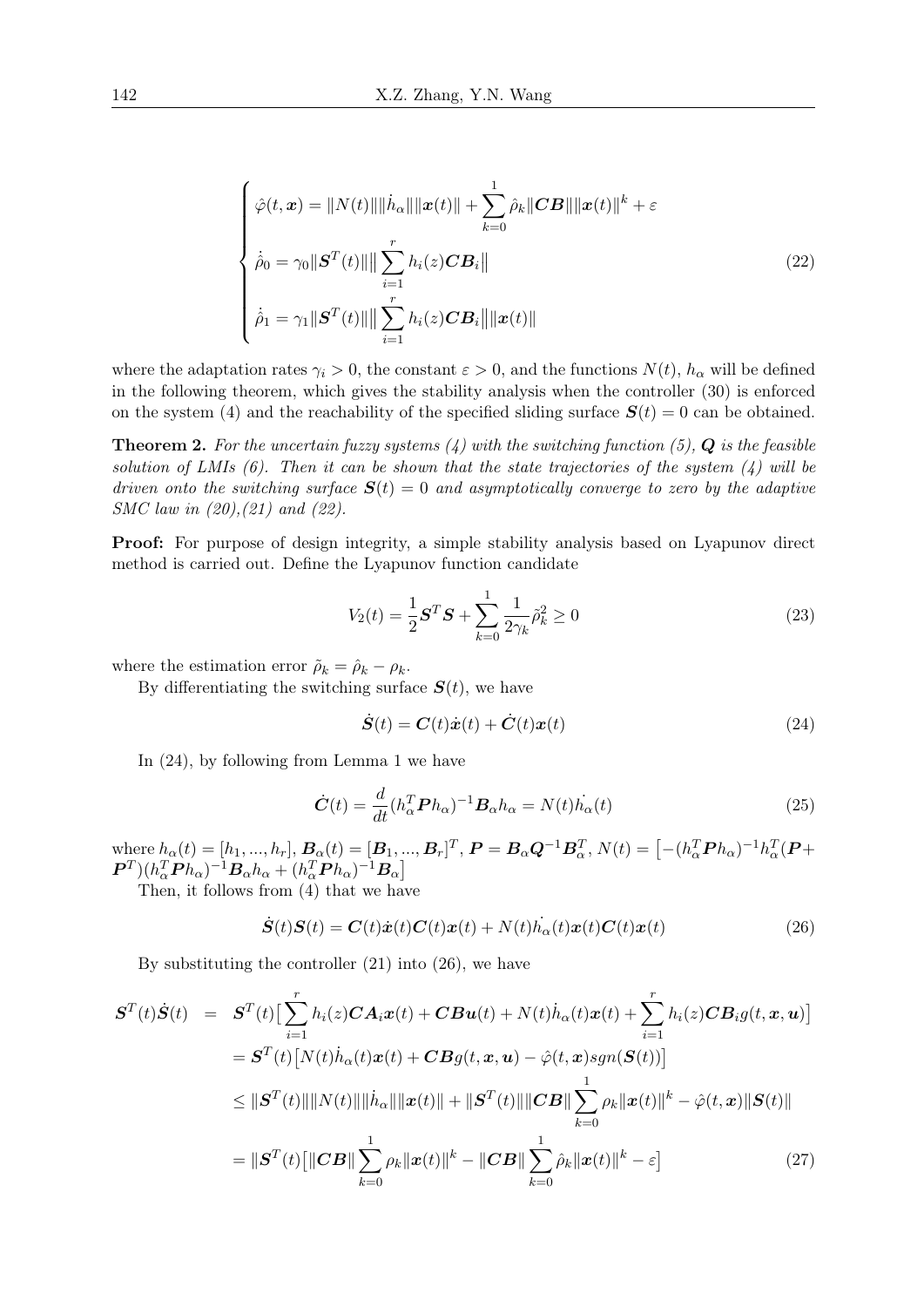By differentiating the function  $V_2$  and substituting the adaptive laws  $(22)$  into  $(27)$ , the simplified expression of (27) can be obtained as

$$
\dot{V}_2(t) = \mathbf{S}^T \dot{\mathbf{S}} + \frac{\dot{\tilde{\rho}}_0}{\gamma_0} (\hat{\rho}_0 - \rho_0) + \frac{\dot{\tilde{\rho}}_1}{\gamma_1} (\hat{\rho}_1 - \rho_1) = -\varepsilon \|\mathbf{S}^T(t)\|
$$
\n(28)

Noticing that  $\epsilon > 0$ , thus the derivative  $\dot{V}_2(t) < 0$  when  $S(t) \neq 0$ , which implies that under the controller (21) and (22) the reachability of the specified switching surface is guaranteed, and the trajectories of the fuzzy uncertain system (3) are globally driven onto the specified switching surface  $S(t) \neq 0$ . Moreover, it is seen that the estimation error  $\rho_k$  will converge to zero.

 $\Box$ 

# 4 Numerical Simulation

To show the effectiveness of the proposed controller design techniques, the inverted pendulum with parametric uncertainties, which is taken from Wu and Juang [16], is formulated for simulation. The control objective is to drive its state trajectories to the origin. The equations of motion for the inverted pendulum device are

$$
\begin{cases}\n\dot{x}_1(t) = x_2(t) \\
\dot{x}_2(t) = \frac{-f_1 m l x_2 cos x_1 - m^2 g l^2 sin x_1 cos x_1 + (J + ml^2) [m l x_2^2 sin x_1 - f_0 x_4 + u(t) + d(t)]}{\bar{M} (J + ml^2) - m^2 l^2 cos^2 x_1} \\
\dot{x}_3(t) = x_4(t) \\
\dot{x}_4(t) = \frac{-f_1 \bar{M} x_2^2 - m^2 l^2 x_2^2 sin x_1 cos x_1 + f_0 m l x_4 cos x_1 + \bar{M} m g sin x_1 - m l cos x_1 [u(t) + d(t)]}{\bar{M} (J + ml^2) - m^2 l^2 cos^2 x_1}\n\end{cases}
$$

where  $x_1$  denotes the angle (rad) of the pendulum from the vertical, $x_2$  is the angular velocity (rad/s),  $x_3$  is the displacement (m) of the cart, and  $x_4$  is the velocity of the cart. $g = 9.8m/s^2$  is the gravity constant,  $m$  is the mass (kg) of the pendulum,  $M$  is the mass (kg) of the cart,  $f_0$  is the friction factor  $(N/m/s)$  of the cart,  $f_1$  is the friction factor  $(N/rad/s)$  of the pendulum, *l* is the length (m) from the center of the mass of the pendulum to the shaft axis,*J* is the moment of inertia (kg.m2) of the pendulum round its center of mass, and  $u(t)$  is the force (N) applied to the cart. The model parameters are given as:  $\overline{M} = M + m, M = 1.3282 \text{kg}, m = 0.22 \text{kg}$  $f_0 = 22.915N/m/s$ ,  $f_1 = 0.007056N/rad/s$ ,  $l = 0.304m$ ,  $J = 0.004963kg$  m2 in the numerical simulation. It's assumed that  $d(t)$  is bounded by  $d(t) \leq \rho_0 + \rho_1 ||x||$ , where  $\rho_i$  is unknown parameter. The fuzzy model of system is described as the following two rules:

Plant rule *i*: IF  $x_1(t)$  is  $M_1^i$ , THEN  $\dot{x}(t) = A_i + B_i[u(t) + g(t, x)]$ .

The model parameters are given as 
$$
\mathbf{A}_1 = \begin{bmatrix} 0 & 1 & 0 & 0 \\ 29.2529 & -0.3149 & 0 & 44.1811 \\ 0 & 0 & 0 & 1 \end{bmatrix}
$$
,  $\mathbf{A}_2 = \begin{bmatrix} 0 & 1 & 0 & 0 \\ -1.2637 & 0.0136 & 0 & -16.7096 \\ -1.2637 & 0.0136 & 0 & -16.7096 \end{bmatrix}$ .  
\n
$$
\begin{bmatrix} 0 & 1 & 0 & 0 \\ 22.0587 & -0.2872 & 0 & 20.1425 \\ 0 & 0 & 0 & 1 \end{bmatrix}
$$
,  $\mathbf{B}_1 = \begin{bmatrix} 0 \\ -1.9280 \\ 0 \\ 0.7292 \end{bmatrix}$ ,  $\mathbf{B}_2 = \begin{bmatrix} 0 \\ -0.8790 \\ 0 \\ 0.6649 \end{bmatrix}$ . The mem-

bership functions are selected as  $M_1(\mathbf{x}) = [1 - 1/(1 + e^{-7(x_1 - \pi/24)})]/(1 + e^{-7(x_1 + \pi/24)})$ ,  $M_2(\mathbf{x}) =$ 1*−M*<sub>1</sub>(**).Due to**  $**B**<sub>2</sub> ≤ **B**<sub>1</sub>$ **, the stabilization result (Zheng et al., 2002) is invalid. The perturba**tion is set to be  $g(t, x) = [0.1sint, 0.05sint]^T$ , the initial states  $x(0) = [\pi/3, 0, \pi/5, 0]$ . To assess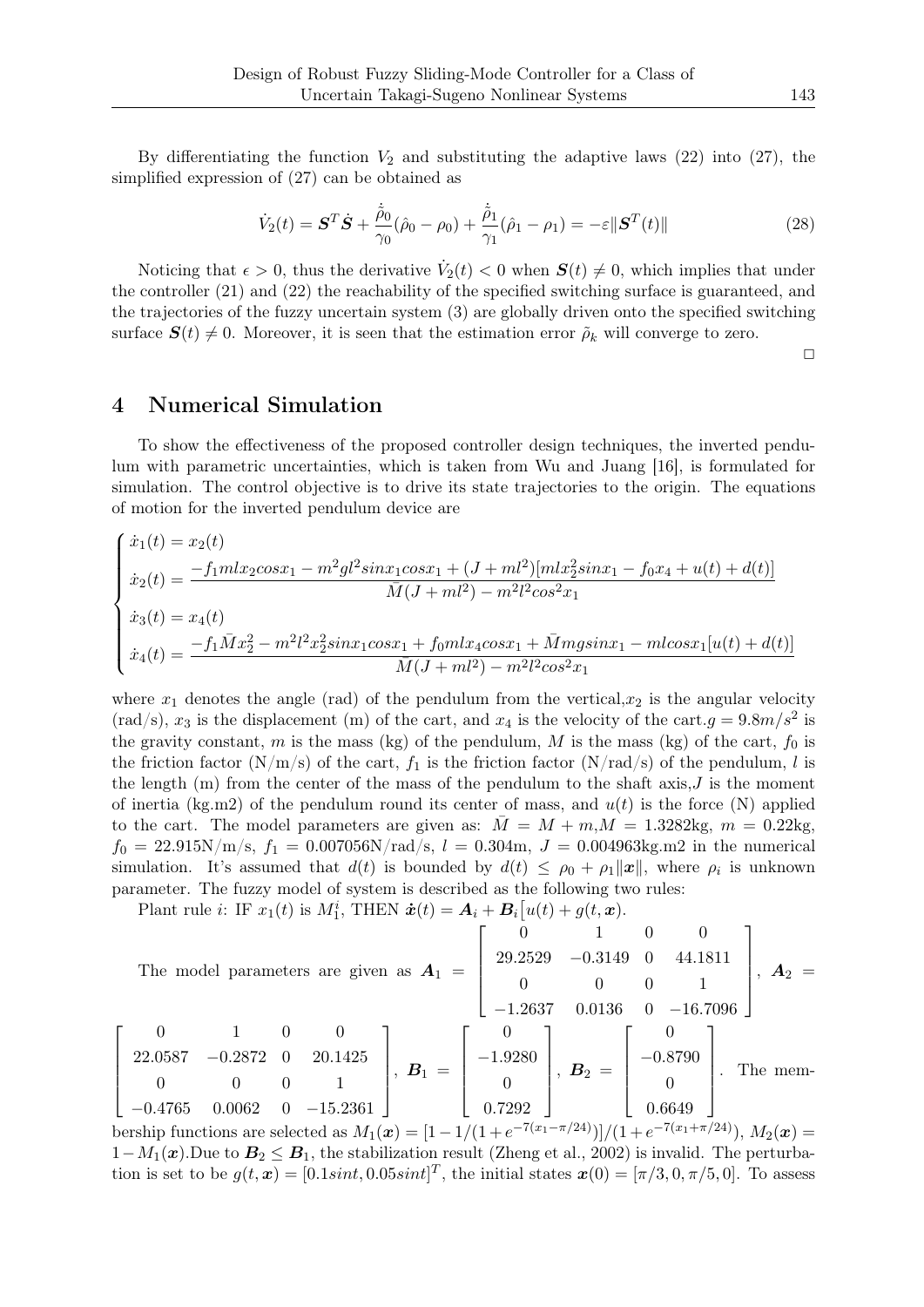the effectiveness of our fuzzy controller, we apply the controller to the original system (12) with nonzero  $d(t)$ . We choose the adaptation parameters  $\gamma_0 = 0.001$ ,  $\gamma_1 = 0.1$ . Via LMI optimization with  $(19)$ , we obtain the feasible solutions and the switching suafrace.

The simulation results are given in Figures 1-2. It is seen that the reachability of the sliding motion can be guaranteed. The system enters sliding-mode motion after about  $t=0.8$  second. From Figure 1, one can see that the system states converge to zero fast, furthermore, the simulation results also show that our present design effectively attenuates the effect of both parameter uncertainties and external disturbances. In Figure 2, the control effort is shown and approaches to be stable after a short-term adjustment in the initial stage.



Figure 1: Trajectories of states  $x_1, x_2, x_3$  and  $x_4$ 



Figure 2: Control input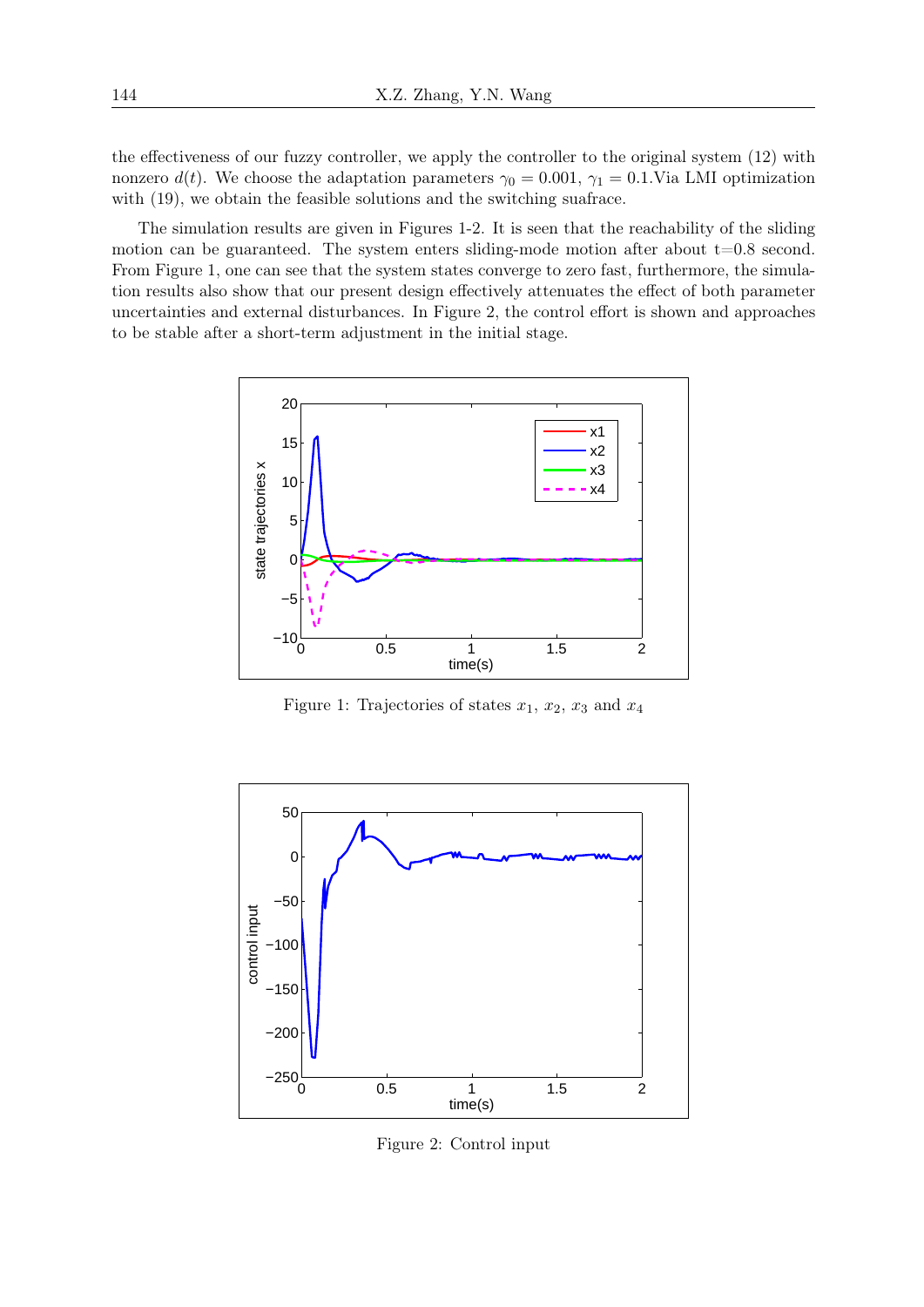## 5 Conclusions and Future Works

This paper has generalized the T-S fuzzy model to represent a class of nonlinear systems which includes parameter uncertainties or external disturbances. A novel adaptive VSC control scheme has been proposed for the uncertain model, which relaxes the restrictive assumption that the input matrices of the local sub-models are identical and needs no information of uncertainties. The overall fuzzy VSC controller of the system is achieved by fuzzy blending of the local VSC controller. The existence condition of linear sliding surfaces guaranteeing asymptotic stability of the equivalent dynamics is derived as well as the stability analysis. Finally, a numerical design example is illustrated in order to show the effectiveness of our scheme.

## Acknowledgment

The authors are grateful to the support of the National Natural Science Foundation of China (61203019), the China Postdoctoral Science Foundation funded project (2012M521518), the Key Projects of Chinese Ministry of Education (No.212122), the Department of Education (14A032) and Innovative Research Team in Higher Educational Institutions of Hunan Province, and the Natural Science Foundation of Hunan Provincial (No.13JJ9019).

# Bibliography

- [1] Takagi, T.; Sugeno, M. (1985); Fuzzy identification of systems and its applications to modeling and control, *IEEE Trans. Syst., Man, Cybern.*, ISSN 0018-9472, 15(1): 116-132.
- [2] Feng, G. (2006); A survey on analysis and design of model-based fuzzy control systems, *IEEE Trans. Fuzzy Syst.*, ISSN 1063-6706, 14(5): 676-697.
- [3] Tanaka, K.; Ikeda, T.; Wang, H.O. (1998); Fuzzy regulators and fuzzy observers: Relaxed stability conditions and LMI-based designs, *IEEE Trans. Fuzzy Syst.*, ISSN 1063-6706, 6(2): 250-265.
- [4] Zhang, X. Z.; Wang, Y. N. (2009); Fuzzy variable structure control based on a Takagi-Sugeno model for permanent magnet synchronous motors, *Journal of Systems and Control Engineering*, ISSN 0959-6518, 223(6): 773-783.
- [5] Besheera, A. H.; Emarab, H. M.; Azizb, M. M. A.(2009); Wind energy conversion system regulation via LMI fuzzy pole cluster approach, *Electric Power System Research*, ISSN 0378- 7796, 79(6): 531-538.
- [6] Aouaouda, S.; Chadli, M.et.al.(2012); Robust fault tolerant tracking controller design for unknown inputs TS models with un-measurable premise variables, *Journal of Process Control*, ISSN 0959-1524, 22(5): 861-872.
- [7] Liang, Y. W.; Xu, S. D.; Liaw, D. C.et.al.(2008); A study of T-S model-based SMC scheme with application to robot control, *IEEE Trans. Ind.Electron.*, ISSN 0278-0046, 55(11): 3964-3971.
- [8] Tian, E. G.; Peng, C.(2006); Delay dependent stability analysis and synthesis of uncertain TS fuzzy systems with time-varying delay, *Fuzzy Sets and Systems*, ISSN 0165-0114, 157(4): 544-559.